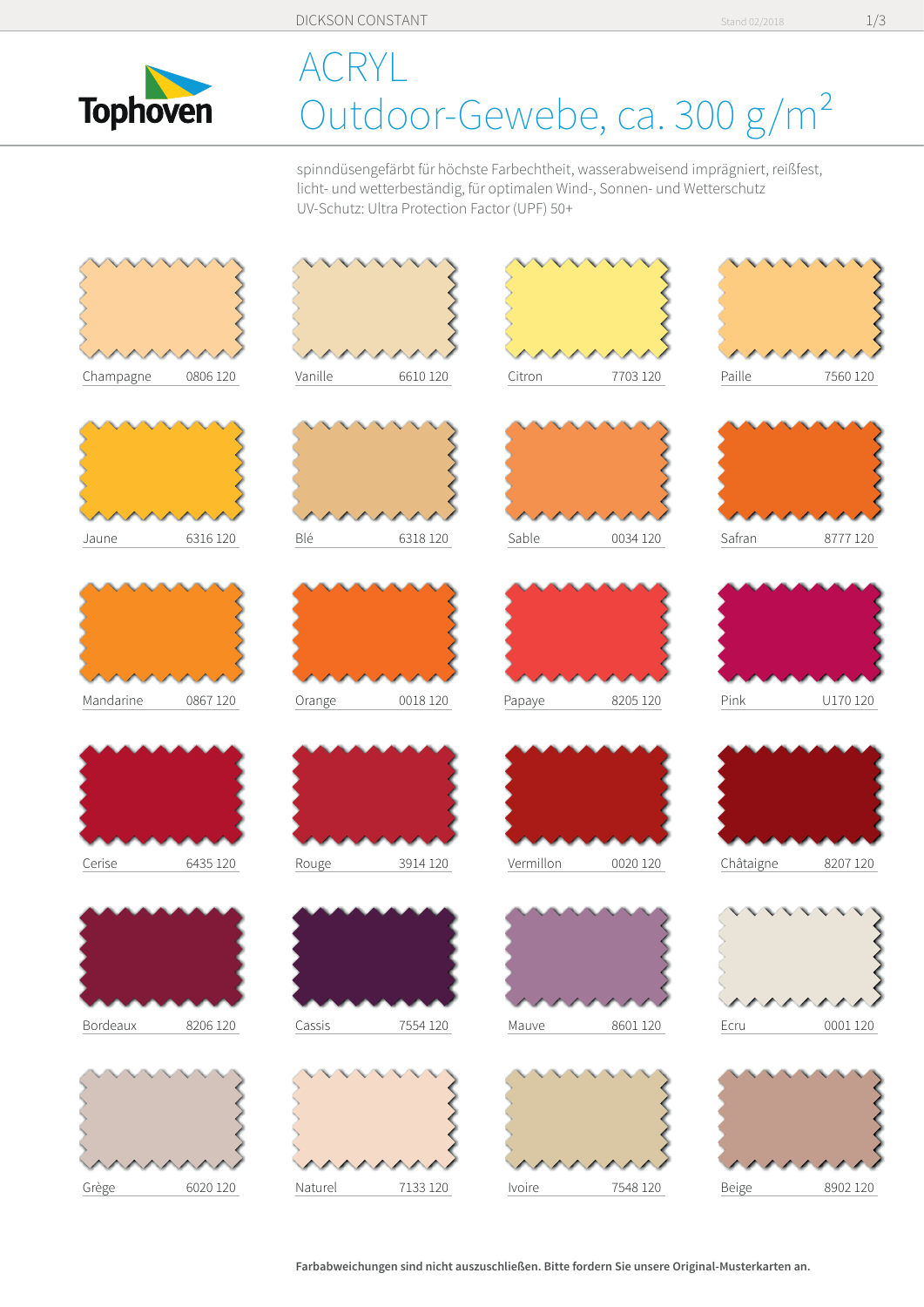

## ACRYL Outdoor-Gewebe, ca. 300 g/m<sup>2</sup>

spinndüsengefärbt für höchste Farbechtheit, wasserabweisend imprägniert, reißfest, licht- und wetterbeständig, für optimalen Wind-, Sonnen- und Wetterschutz UV-Schutz: Ultra Protection Factor (UPF) 50+



Farbabweichungen sind nicht auszuschließen. Bitte fordern Sie unsere Original-Musterkarten an.

Stand 02/2018